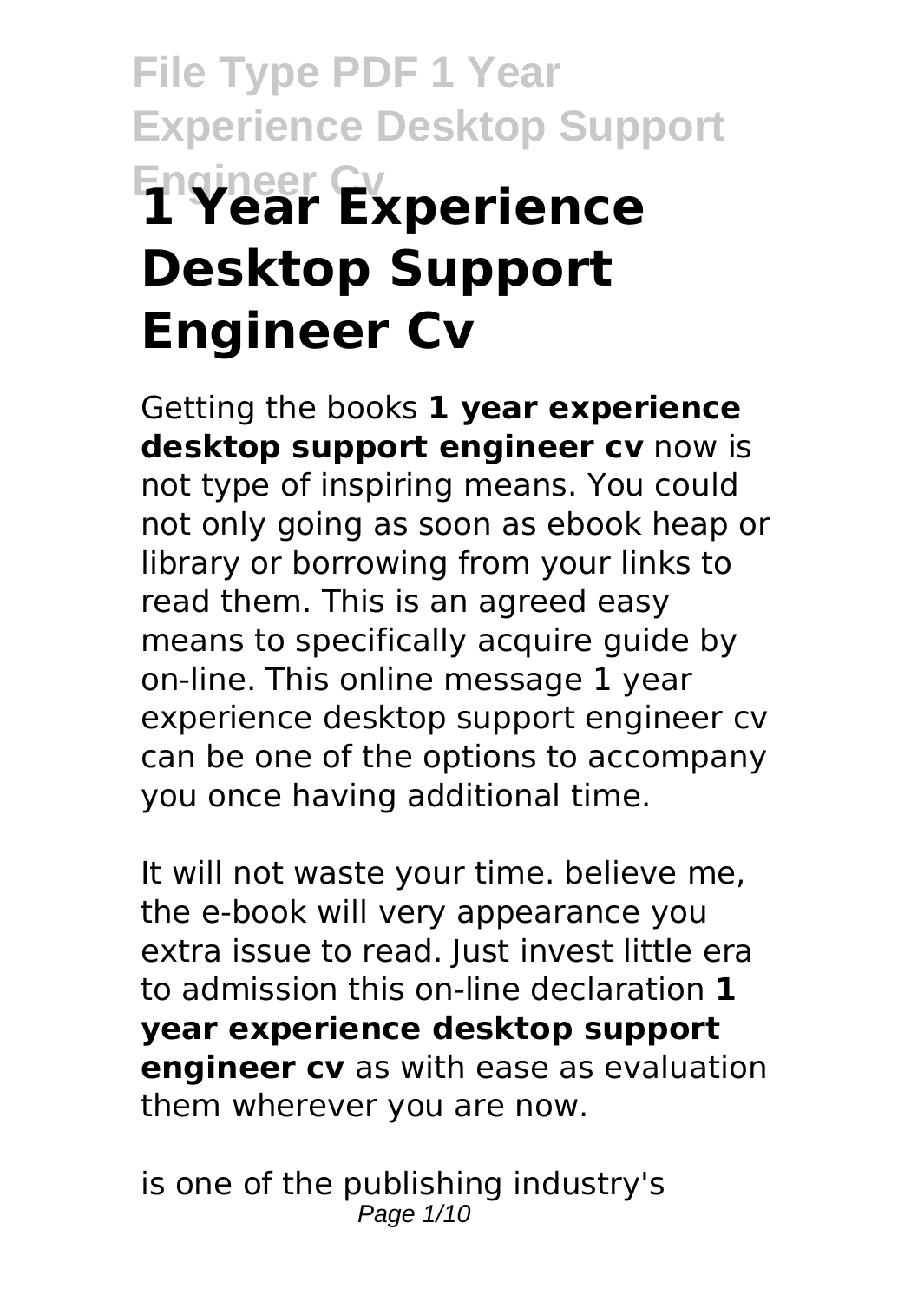**File Type PDF 1 Year Experience Desktop Support Feading distributors, providing a** comprehensive and impressively highquality range of fulfilment and print services, online book reading and download.

# **1 Year Experience Desktop Support**

An entry-level Desktop Support Technician with less than 1 year experience can expect to earn an average total compensation (includes tips, bonus, and overtime pay) of \$16.81 based on 134 salaries....

### **Desktop Support Technician Hourly Pay | PayScale**

Diligent Desktop Support Specialist with 3+ years of experience providing technical support for various computer, system and office equipment. Balances priorities while quickly solving issues to strengthen business processes and performance.

### **Desktop Support Resume Examples and Templates 2020 ...**

Page 2/10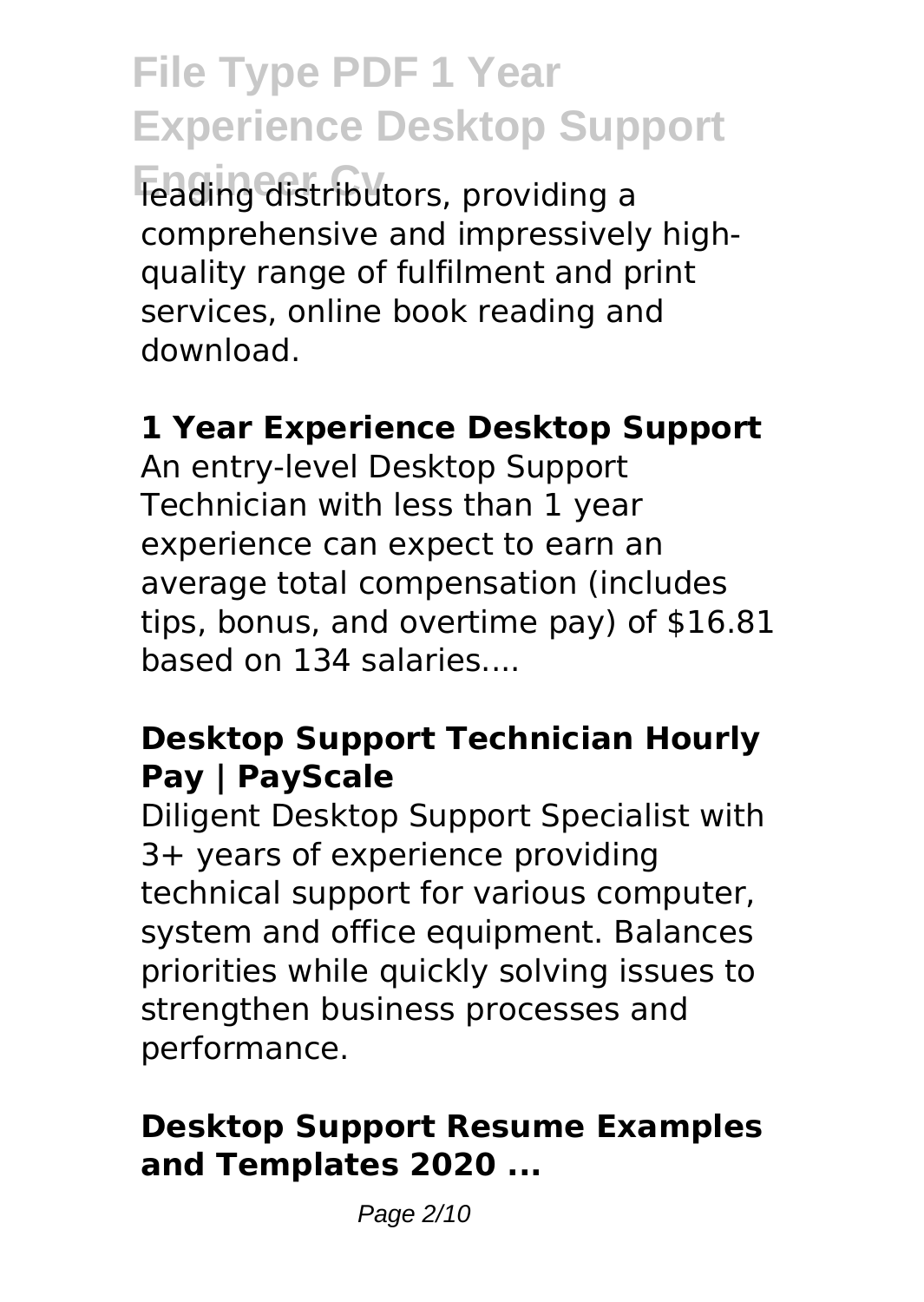**Engineer Cv** The average Desktop Support salary in the United States is \$53,564 as of August 27, 2020, but the salary range typically falls between \$47,897 and \$60,636. Salary ranges can vary widely depending on many important factors, including education, certifications, additional skills, the number of years you have spent in your profession. With more ...

# **Desktop Support Salary | Salary.com**

An entry-level Desktop Support Analyst with less than 1 year experience can expect to earn an average total compensation (includes tips, bonus, and overtime pay) of \$43,991 based on 34 salaries. An...

# **Desktop Support Analyst Salary | PayScale**

Minimum 1-3 years' experience in an IT Help Desk/Support role. Willingness to learn network support processes. Good analytical and problem-solving skills.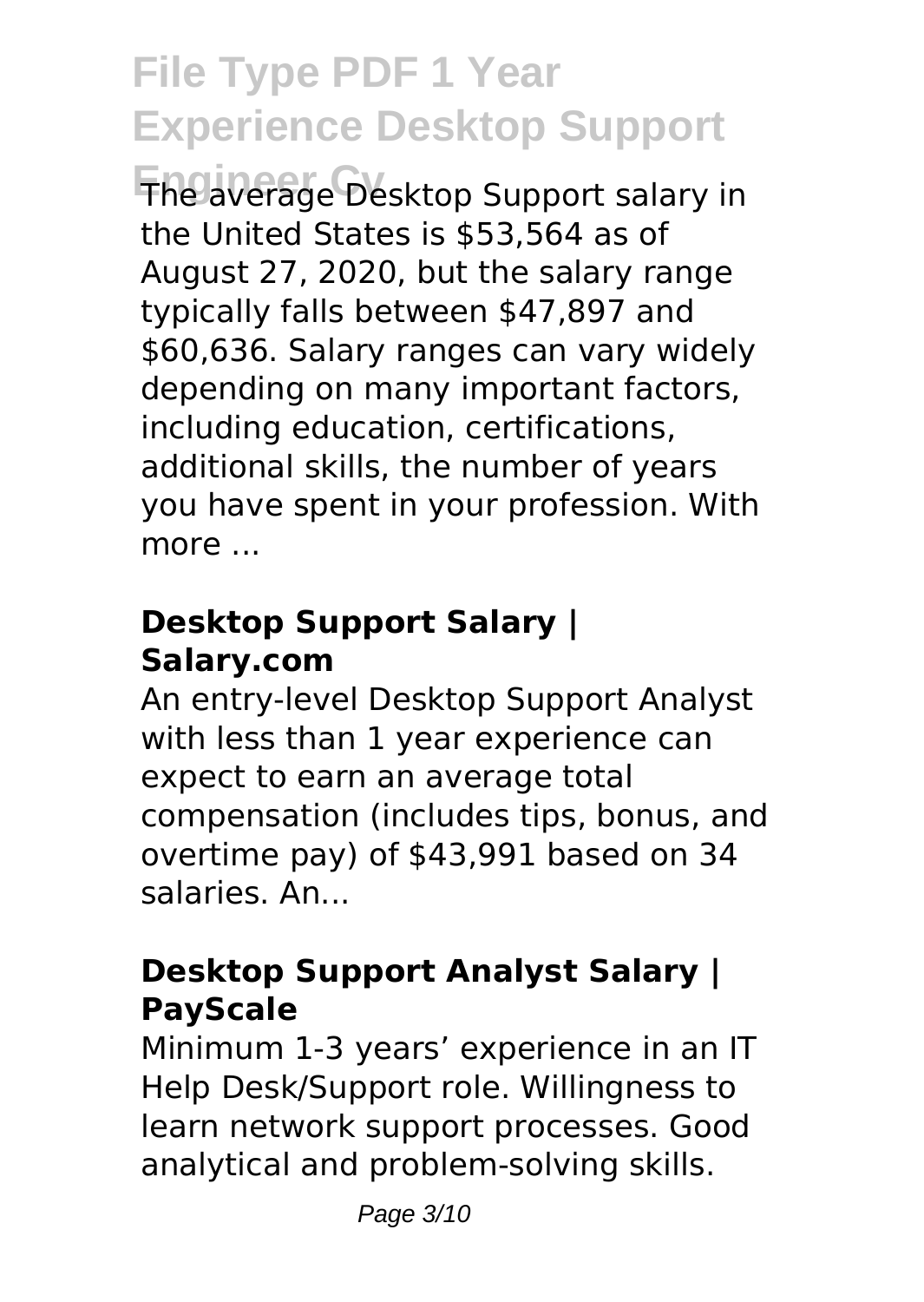# **File Type PDF 1 Year Experience Desktop Support Engineer Cv**

# **Help Desk Support Technician Year Experience Jobs ...**

Customer-focused Desktop Support with 7 years of experience with a broad spectrum of computer operating systems applications and hardware. Exceptional customer service and communication skills; consistently conveys competence and concern to end users. Strong ability to effectively multitask and to perform with a sense of urgency for rapid issue ...

### **Desktop Support Resume Example | Support Resumes | LiveCareer**

A wide range of desktop familiarity is necessary to be a desktop support engineer as they address issues with both hardware and software for word processing, email, operating systems, and printing functions. A desktop support engineer is also frequently called upon to install new software or software updates on employee computer workstations.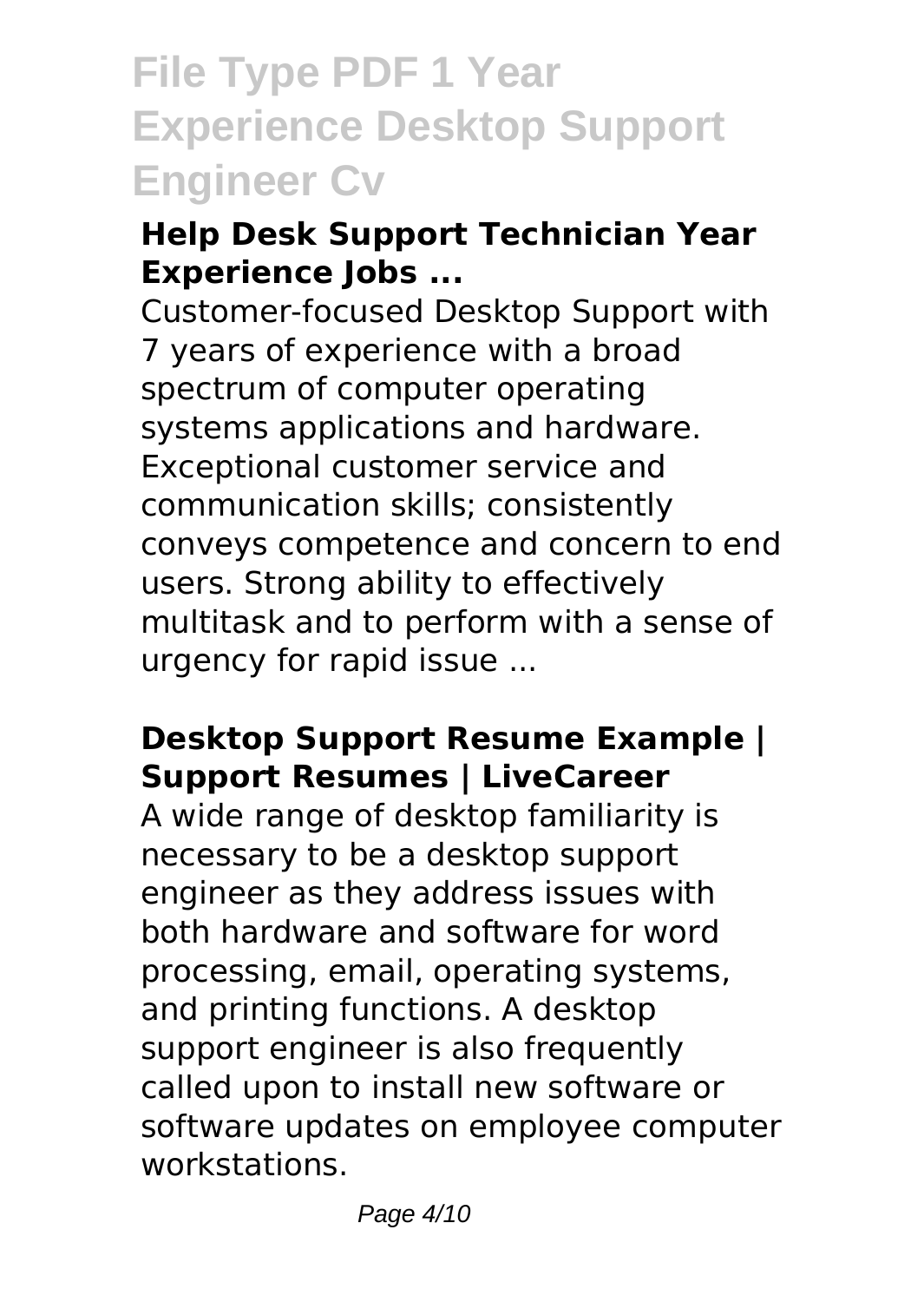# **File Type PDF 1 Year Experience Desktop Support Engineer Cv**

### **Professional Desktop Support Engineer CV Example ...**

A+ Certified Desktop Support Tech with 6+ years of experience. Seeking to save massive time and money for StratosTundra Digital through proven skills in resolving complex network and computer issues. At ArcSpan Media, resolved trouble tickets 35% faster than all other tech support engineers.

### **Desktop Support Resume Samples [Also for Technicians]**

The national average salary for a Desktop Support Technician is \$44,512 in United States. Filter by location to see Desktop Support Technician salaries in your area. Salary estimates are based on 6,874 salaries submitted anonymously to Glassdoor by Desktop Support Technician employees.

# **Salary: Desktop Support Technician | Glassdoor**

3 years worked experience as a Desktop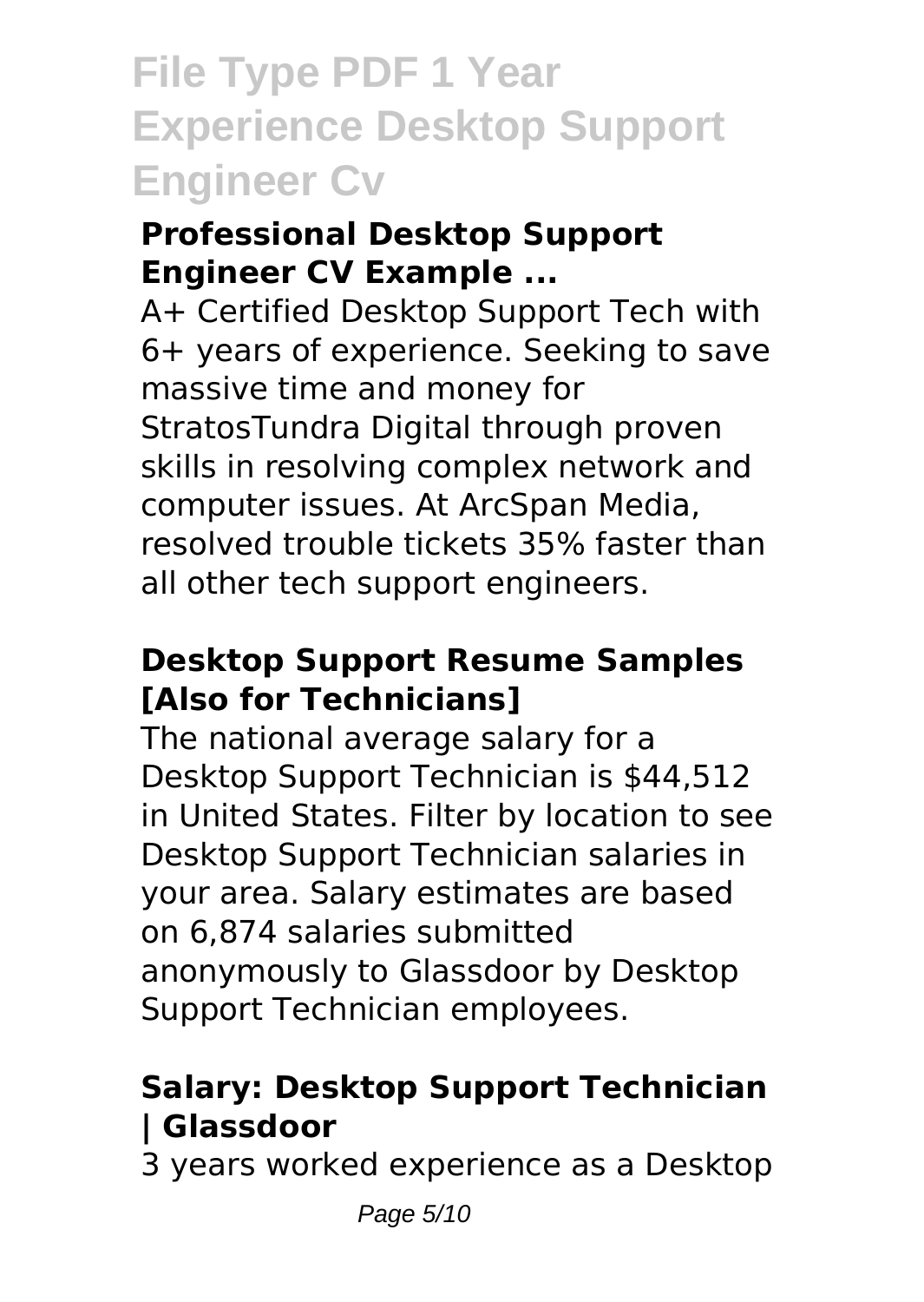**Engineer Cv** and Network Support Engineer. With XYZ Pvt. Ltd. as a Sr. Desktop & Network Support - from Feb, 2006 to Feb, 2010. Job Profile: Providing technical support to ABC Ltd for the all the users (production line users, software development team) and other applications for online data access.

#### **Desktop support engineer CV samples - desktop support ...**

Skilled Desktop Support Engineer with nine years of experience in providing comprehensive technical support to endusers in financial, customer service, and professional recruitment industries. Successful in installing, upgrading, and configuring innovative applications on Windows operating systems and providing technical support to optimize ...

### **Example Desktop Support Engineer Resume Example | LiveCareer**

Minimum of 1 year experience in a Desktop support role in a multi-platform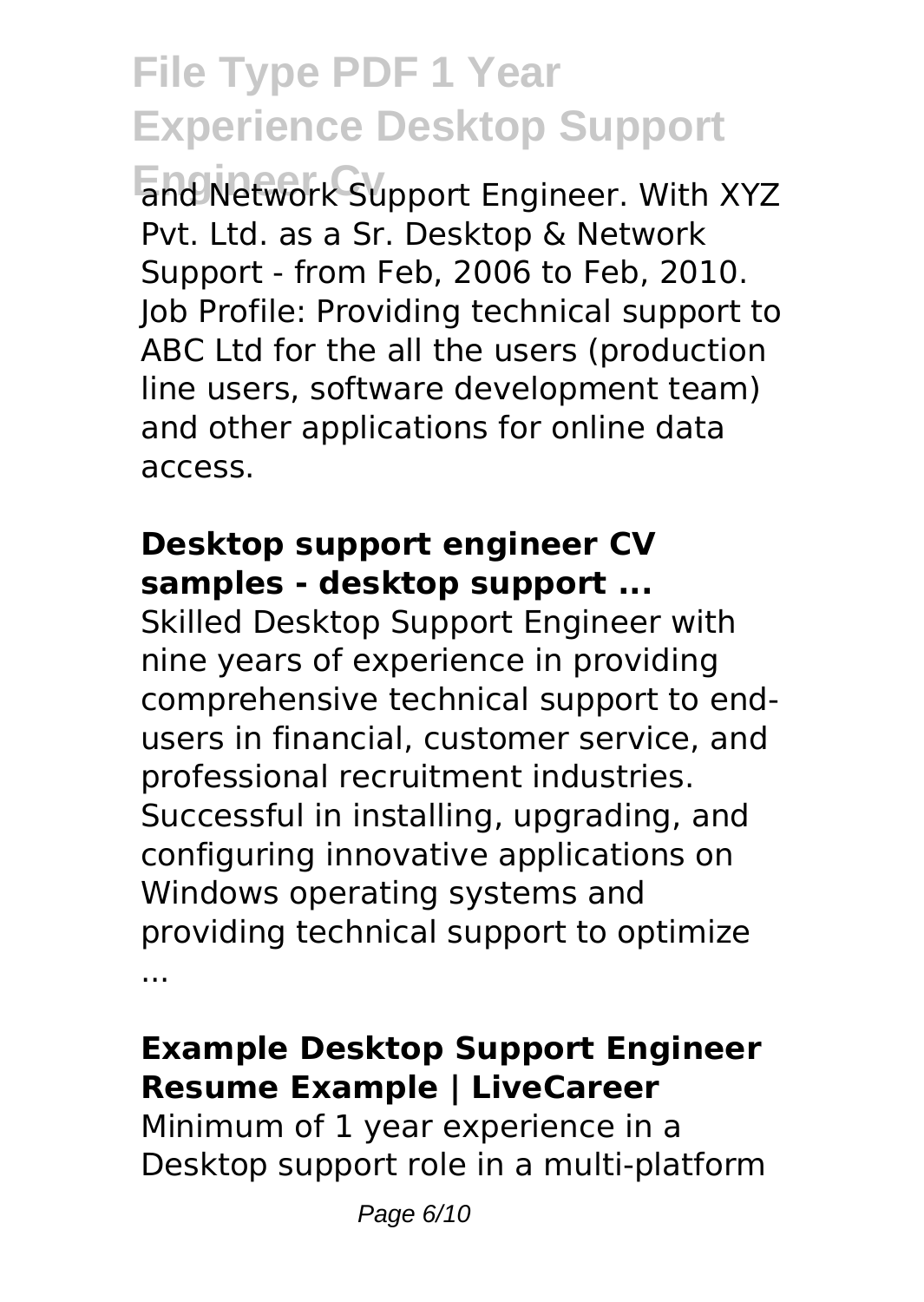**Environment Should be minimum a** Graduate; Engineering or Diploma in IT related stream would be preferred Basic Computer Hardware awareness; any related professional courses on same Proficiency would be an added advantage

# **Desktop Support Engineer Resume Samples | Velvet Jobs**

Try one of the below options. Go to Naukri Home Return to previous page

#### **Server Error - Job Vacancies - Naukri.com**

The national average salary for a Desktop Support is \$41,842 in United States. Filter by location to see Desktop Support salaries in your area. Salary estimates are based on 11,077 salaries submitted anonymously to Glassdoor by Desktop Support employees.

# **Salary: Desktop Support | Glassdoor**

Houston, TX. Looking for an IT Desktop Support with an experience of 2-3 years.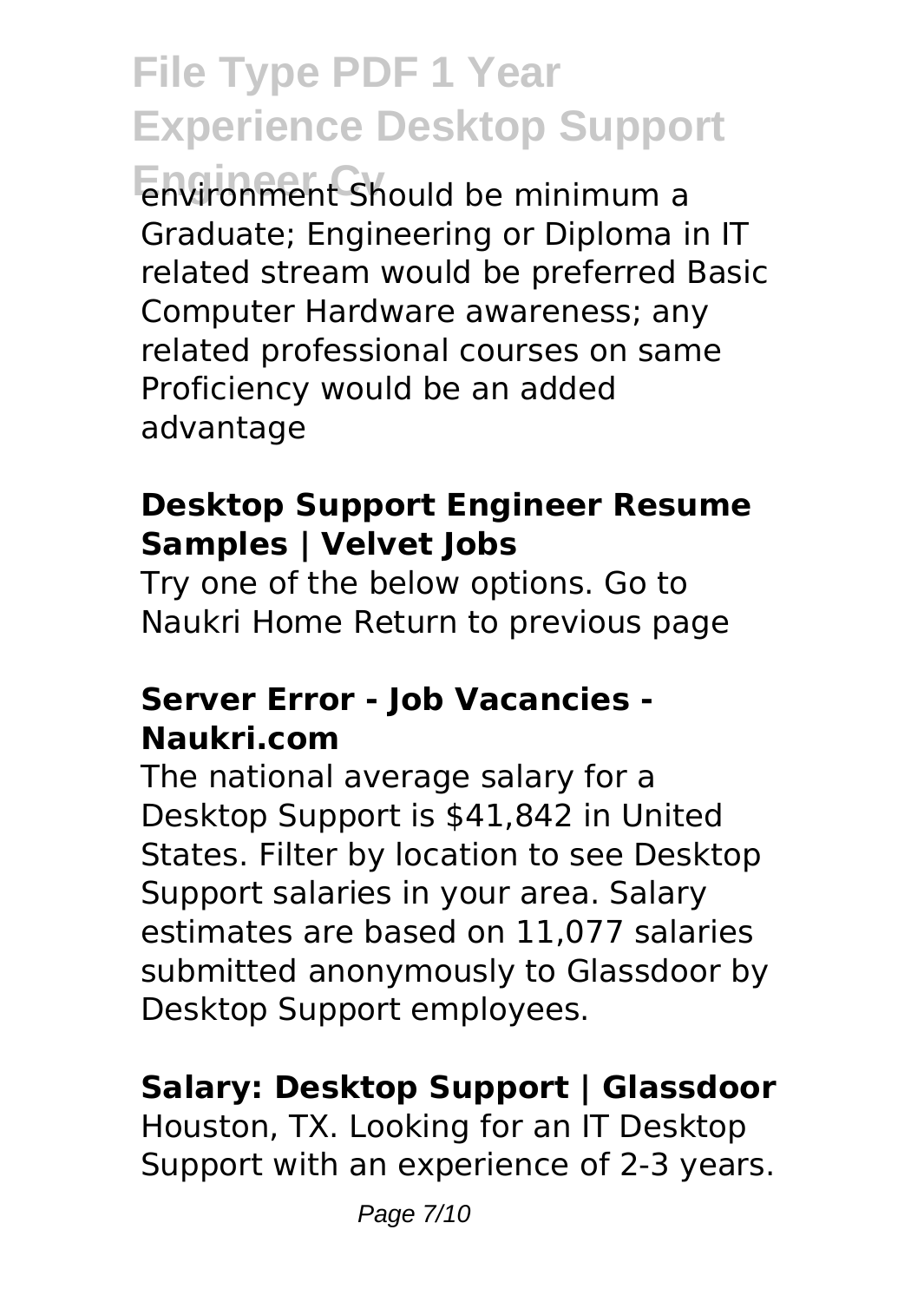**File Type PDF 1 Year Experience Desktop Support Eood analytical and communication** skills, sound judgment, and the ...

### **1,000+ Desktop Support Specialist jobs in United States ...**

One and Half Year experience as a Desktop Support Engineer in XXXXX Software Pvt. Ltd. from April 2010 to December 2011 Responsibilities: Proficient in handling escalated calls and providing level 1 Technical Support to end-users. Microsoft Outlook, Outlook Express configuration, backup, troubleshooting.

### **Tech Support Resume Samples, Examples - Download Now!**

Search and apply for the latest Desktop support no experience jobs in Columbia, SC. Verified employers. Competitive salary. Full-time, temporary, and parttime jobs. Job email alerts. Free, fast and easy way find a job of  $1.022.000+$ postings in Columbia, SC and other big cities in USA.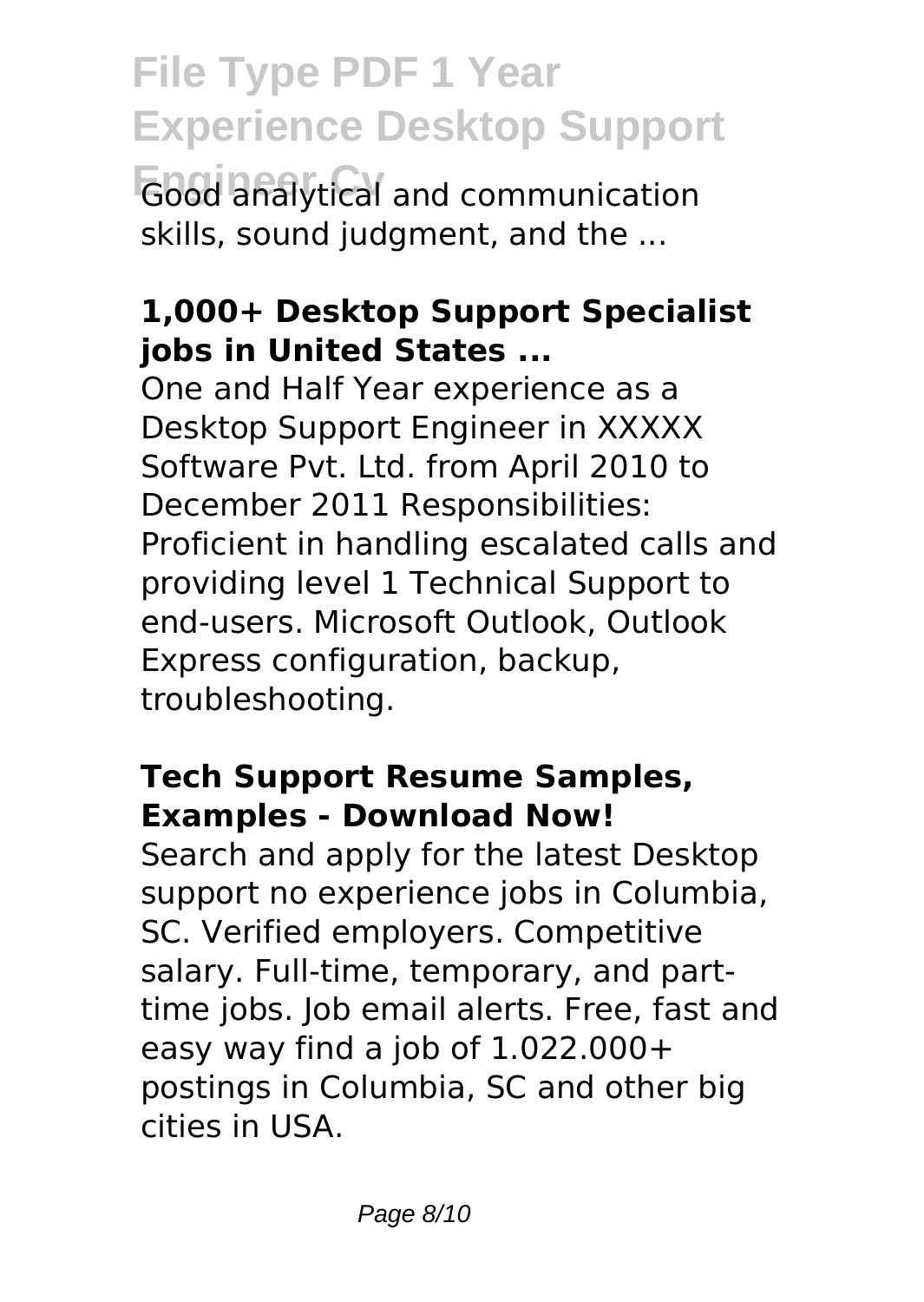**Engineer Cv Urgent! Desktop support no experience jobs in Columbia, SC ...** Hiring for the role of L2 desktop support engineer in kolkata for one of the largest MNCs in kolkata. Skills and requirements-- Must be a regular graduate with average of 50%or more in 10th, 12th, graduation. - Must have minimum experience of 1 year in L2 Desktop support. - Must have excellent communication and analytical skills.

#### **Desktop Support Administrator (DL2) In KOLKATA. Job For 1 ...**

EA Desktop also has Playtime Controls that'll give parents oversight over how long their kids can keep playing. In addition, it'll act as a gateway to the publisher's subscription services.

Copyright code: d41d8cd98f00b204e9800998ecf8427e.